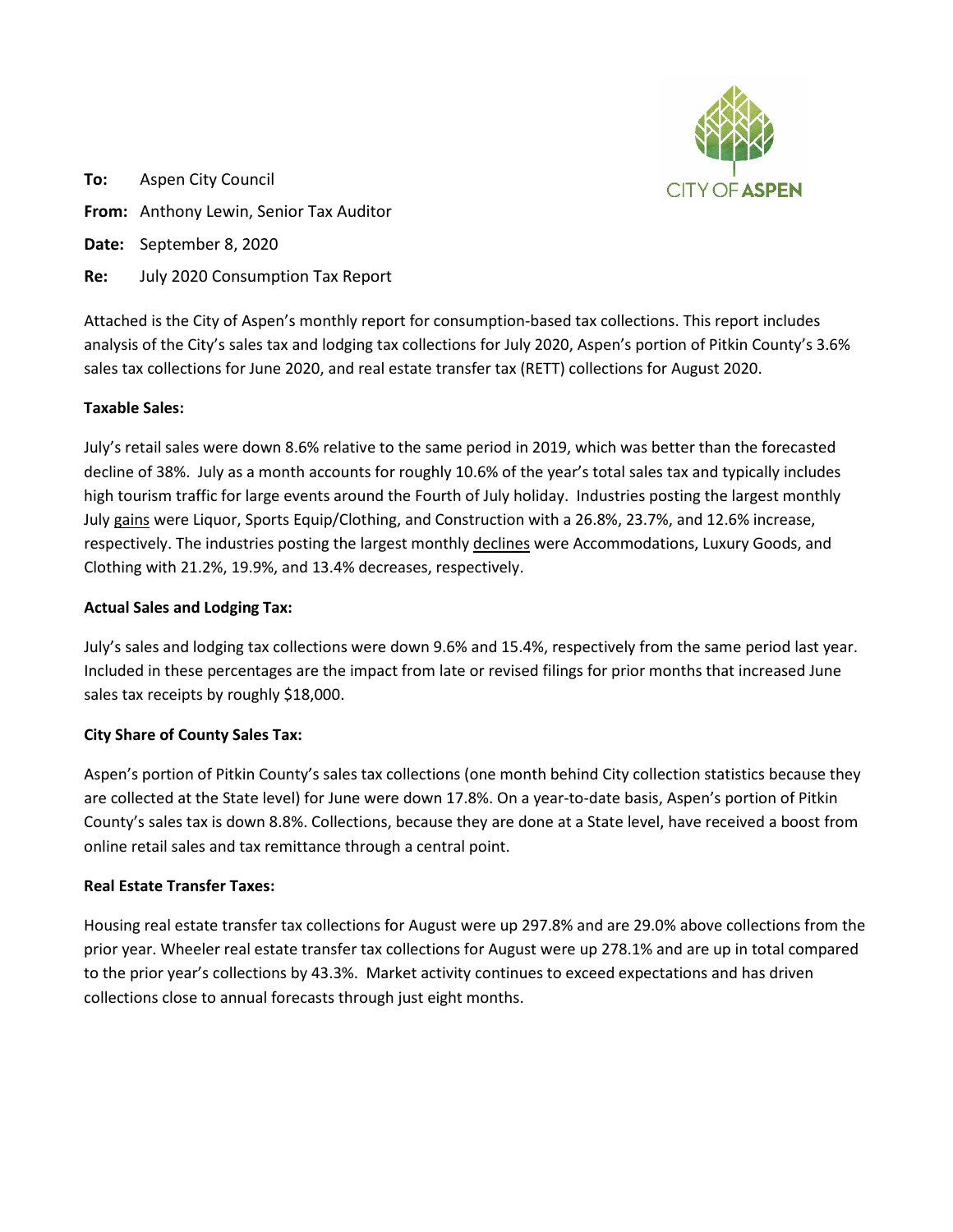### **City of Aspen Retail Sales by Industry July 2020**

|                               |                         |                               |                    | <b>Year To Date Retail Sales</b> |                             |                  |                     |               |
|-------------------------------|-------------------------|-------------------------------|--------------------|----------------------------------|-----------------------------|------------------|---------------------|---------------|
| Category                      | <b>YTD Retail Sales</b> | % Change<br><b>Prior Year</b> | % YTD Retail Sales |                                  |                             |                  | <b>Automobile</b>   |               |
| Accommodations                | \$108,704,708           | (28.7%)                       | 26.1%              | <b>Miscellaneous</b>             | <b>Luxury Goods</b><br>5.2% | <b>Utilities</b> | 2.4%                | Marijuana     |
| <b>Restaurants &amp; Bars</b> | \$70,081,863            | (18.7%)                       | 16.8%              | 9.1%                             |                             | 6.7%             |                     | 1.5%          |
| Sports Equip/Clothing         | \$30,458,918            | (5.7%)                        | 7.3%               |                                  | Construction<br>8.3%        |                  |                     |               |
| Clothing                      | \$28,588,634            | (23.8%)                       | 6.9%               |                                  |                             |                  |                     |               |
| Food & Drug                   | \$33,085,379            | (2.6%)                        | 7.9%               |                                  |                             |                  |                     |               |
| Liquor                        | \$7,167,221             | 13.6%                         | 1.7%               |                                  |                             |                  |                     |               |
| Miscellaneous                 | \$38,089,169            | 3.2%                          | 9.1%               | Liquor                           |                             |                  |                     |               |
| Construction                  | \$34,788,074            | (6.3%)                        | 8.3%               | 1.7%                             |                             |                  |                     |               |
| Luxury Goods                  | \$21,641,581            | 2.3%                          | 5.2%               |                                  |                             |                  |                     |               |
| <b>Utilities</b>              | \$27,874,892            | $(0.9\%)$                     | 6.7%               |                                  |                             |                  |                     |               |
| Automobile                    | \$10,128,696            | (15.9%)                       | 2.4%               | Clothing                         |                             |                  |                     |               |
| Marijuana                     | \$6,247,760             | (17.0%)                       | 1.5%               | 6.9%                             |                             |                  |                     | ccommodations |
| Total                         | \$416,856,895           | (15.2%)                       | 100.0%             |                                  |                             |                  |                     | 26.1%         |
|                               |                         |                               |                    | Food & Drug                      | <b>Sports</b>               |                  | Doctourants 9, Dars |               |

**Equip/Clothing 7.3%**

**Restaurants & Bars 16.8%**

**July Monthly Retail Sales**

**7.9%**

| Category              | <b>Monthly Retail Sales</b> | <b>Businesses</b><br>Reporting | % Change Prior<br>Year | % Monthly<br><b>Retail Sales</b> | 7.2%                 | <b>Construction Luxury Goods</b><br>6.0% |                                 | <b>Utilities</b><br>3.3%  | Marijuana<br>1.6%              |
|-----------------------|-----------------------------|--------------------------------|------------------------|----------------------------------|----------------------|------------------------------------------|---------------------------------|---------------------------|--------------------------------|
| Accommodations        | \$19,833,911                | 73                             | (21.2%)                | 24.0%                            |                      |                                          | <b>Sports</b><br>Equip/Clothing | <b>Automobile</b><br>2.8% |                                |
| Restaurants & Bars    | \$16,315,458                | 64                             | $(9.4\%)$              | 19.7%                            |                      |                                          | 6.3%                            |                           | <b>Accommodations</b><br>24.0% |
| Sports Equip/Clothing | \$5,176,890                 | 41                             | 23.7%                  | 6.3%                             |                      |                                          |                                 |                           |                                |
| Clothing              | \$8,302,515                 | 83                             | (13.4%)                | 10.0%                            | <b>Miscellaneous</b> |                                          |                                 |                           |                                |
| Food & Drug           | \$6,998,042                 | 46                             | 3.5%                   | 8.5%                             | 8.6%                 |                                          |                                 |                           |                                |
| Liquor                | \$1,613,938                 | 8                              | 26.8%                  | 2.0%                             | Liquor               |                                          |                                 |                           |                                |
| Miscellaneous         | \$7,094,866                 | 478                            | (1.7%)                 | 8.6%                             | 2.0%                 |                                          |                                 |                           |                                |
| Construction          | \$5,996,278                 | 199                            | 12.6%                  | 7.2%                             |                      |                                          |                                 |                           |                                |
| Luxury Goods          | \$4,995,671                 | 54                             | (19.9%)                | 6.0%                             |                      |                                          |                                 |                           |                                |
| Utilities             | \$2,735,517                 | 92                             | (11.2%)                | 3.3%                             |                      |                                          |                                 |                           |                                |
| Automobile            | \$2,322,960                 | 1                              | (1.4%)                 | 2.8%                             | Food & Drug          |                                          |                                 |                           |                                |
| Marijuana             | \$1,355,598                 | 8                              | 6.1%                   | 1.6%                             | 8.5%                 |                                          |                                 |                           | <b>Restaurants &amp;</b>       |
| Total                 | \$82,741,643                | 1147                           | (8.6%)                 | 100.0%                           |                      | Clothing<br>10.0%                        |                                 |                           | <b>Bars</b><br>19.7%           |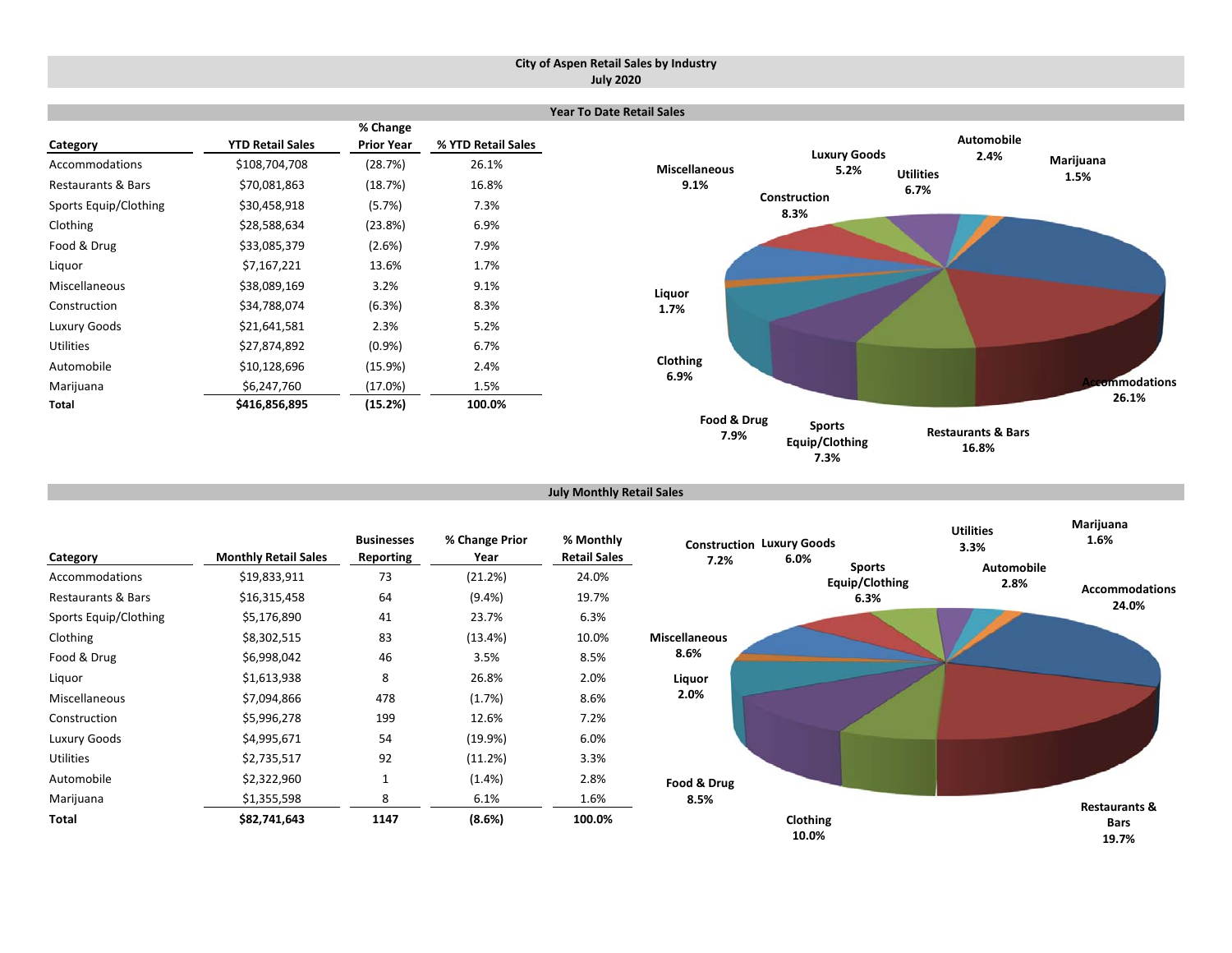# **City of Aspen Sales and Lodging Tax July 2020**

| <b>Year To Date Tax Collections</b>                 |                  |              |                                                               |                                            |                                                |  |  |  |  |  |
|-----------------------------------------------------|------------------|--------------|---------------------------------------------------------------|--------------------------------------------|------------------------------------------------|--|--|--|--|--|
|                                                     | <b>YTD Taxes</b> | % YTD        |                                                               |                                            | 1.0% Sales Tax: Parks &                        |  |  |  |  |  |
| Tax Type                                            | <b>Collected</b> | <b>Taxes</b> | 2.0% Lodging Tax: Tourist                                     |                                            | Open Space                                     |  |  |  |  |  |
| 1.0% Sales Tax: Parks & Open Space                  | \$4,181,240      | 39.2%        | Promotion/<br>Transportation                                  |                                            | 39.2%                                          |  |  |  |  |  |
| 0.5% Sales Tax: Parks & Open Space                  | \$2,090,118      | 19.6%        | 17.7%                                                         |                                            |                                                |  |  |  |  |  |
| 0.15% Sales Tax: Transportation                     | \$627,138        | 5.9%         |                                                               |                                            |                                                |  |  |  |  |  |
| 0.45% Sales Tax: Affordable Housing/ Childcare      | \$1,881,407      | 17.6%        |                                                               |                                            |                                                |  |  |  |  |  |
| 2.0% Lodging Tax: Tourist Promotion/ Transportation | \$1,888,023      | 17.7%        |                                                               |                                            |                                                |  |  |  |  |  |
| <b>Total</b>                                        | \$10,667,927     | 100%         | 0.45% Sales Tax:<br>Affordable Housing/<br>Childcare<br>17.6% | 0.15% Sales Tax:<br>Transportation<br>5.9% | 0.5% Sales Tax: Parks<br>& Open Space<br>19.6% |  |  |  |  |  |

# **July Monthly Tax Collections**

| Tax Type                                            | <b>Monthly Taxes</b><br><b>Collected</b> | % Monthly<br>Taxes | 2.0% Lodging Tax:<br><b>Tourist Promotion/</b>       | 1.0% Sales Tax: Parks &<br>Open Space<br>39.6%                              |
|-----------------------------------------------------|------------------------------------------|--------------------|------------------------------------------------------|-----------------------------------------------------------------------------|
| 1.0% Sales Tax: Parks & Open Space                  | \$827,062                                | 39.6%              | Transportation                                       |                                                                             |
| 0.5% Sales Tax: Parks & Open Space                  | \$413,432                                | 19.8%              | 16.9%                                                |                                                                             |
| 0.15% Sales Tax: Transportation                     | \$124,050                                | 5.9%               |                                                      |                                                                             |
| 0.45% Sales Tax: Affordable Housing/ Childcare      | \$372,148                                | 17.8%              |                                                      |                                                                             |
| 2.0% Lodging Tax: Tourist Promotion/ Transportation | \$351,945                                | 16.9%              |                                                      |                                                                             |
| <b>Total</b>                                        | \$2,088,637                              | 100%               | 0.45% Sales Tax:<br>Affordable Housing/<br>Childcare | 0.5% Sales Tax: Parks<br>0.15% Sales Tax:<br>& Open Space<br>Transportation |

**19.8%**

**5.9%**

**17.8%**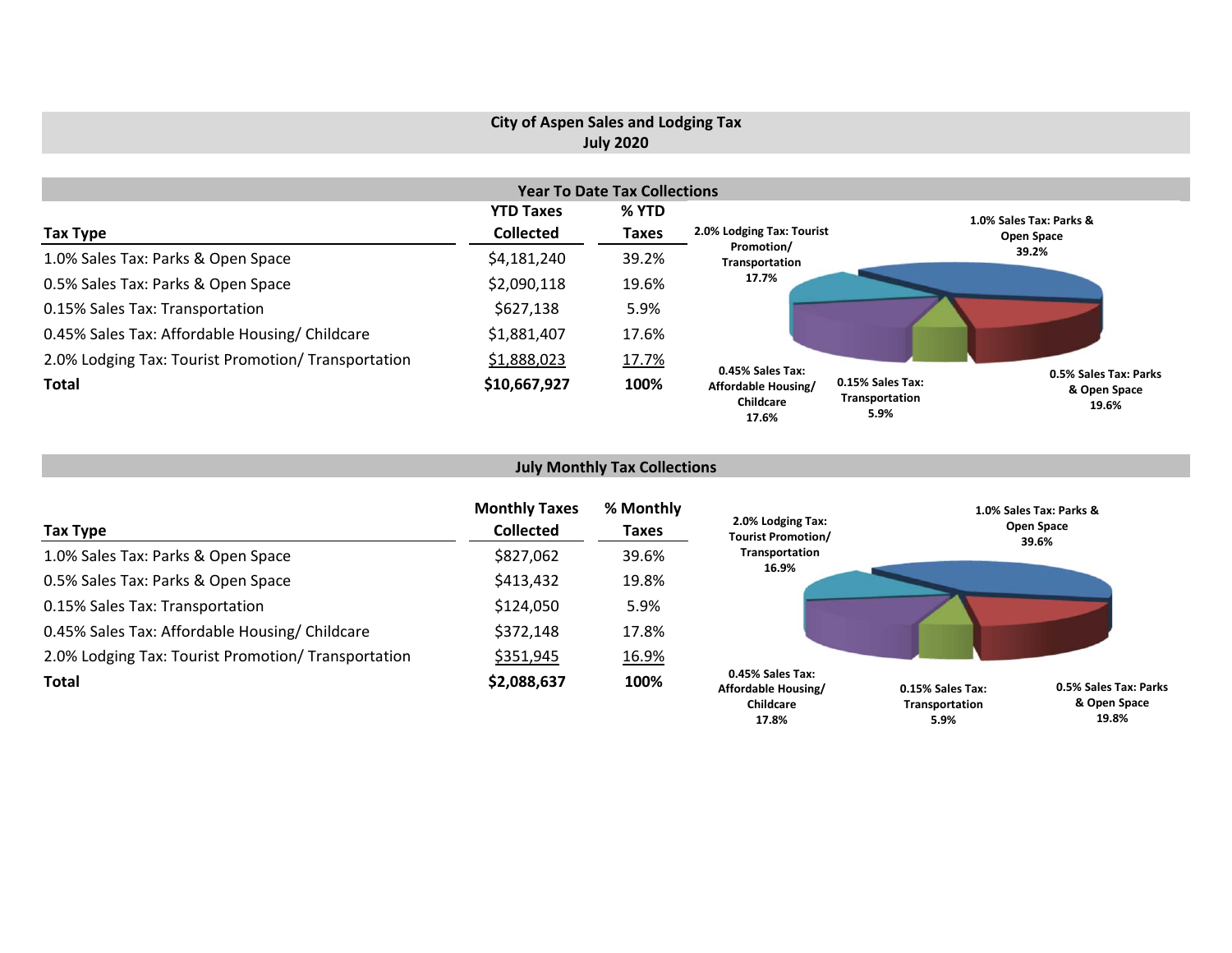#### **City of Aspen Sales Tax 2.1% July 2020**

| <b>Current Month Revenues are</b> | (9.6%)  | below last year's Monthly Revenues.             |
|-----------------------------------|---------|-------------------------------------------------|
| <b>Year To Date Revenues are</b>  | (13.5%) | below Year To Date Budgeted Revenues.           |
| <b>Year To Date Revenues are</b>  | (14.9%) | below last year's Actual Year To Date Revenues. |

|       | 2020 Monthly Budget vs. 2020 Actual |             | 2020 YTD Budget vs. 2020 Actual |               |             |            | 2020 vs. 2019 |          |              |          |
|-------|-------------------------------------|-------------|---------------------------------|---------------|-------------|------------|---------------|----------|--------------|----------|
| Month | <b>Budget</b>                       | Actual      | Variance                        | <b>Budget</b> | Actual      | Variance   | 2019 Monthly  | Variance | 2019 YTD     | Variance |
| Jan   | \$1,918,600                         | \$1,991,690 | 3.8%                            | \$1,918,600   | \$1,991,690 | 3.8%       | \$1,862,971   | 6.9%     | \$1,862,971  | 6.9%     |
| Feb   | \$1,736,100                         | \$1,857,466 | 7.0%                            | \$3,654,700   | \$3,849,156 | 5.3%       | \$1,737,770   | 6.9%     | \$3,600,741  | 6.9%     |
| Mar   | \$1,982,200                         | \$1,087,955 | (45.1%)                         | \$5,636,900   | \$4,937,111 | (12.4%)    | \$2,010,993   | (45.9%)  | \$5,611,734  | (12.0%)  |
| Apr   | \$676,600                           | \$458,858   | (32.2%)                         | \$6,313,500   | \$5,395,969 | (14.5%)    | \$757,958     | (39.5%)  | \$6,369,692  | (15.3%)  |
| May   | \$570,600                           | \$496,175   | $(13.0\%)$                      | \$6,884,100   | \$5,892,144 | $(14.4\%)$ | \$646,709     | (23.3%)  | \$7,016,401  | (16.0%)  |
| June  | \$1,422,000                         | \$1,151,068 | (19.1%)                         | \$8,306,100   | \$7,043,212 | (15.2%)    | \$1,382,830   | (16.8%)  | \$8,399,231  | (16.1%)  |
| July  | \$1,849,000                         | \$1,736,692 | $(6.1\%)$                       | \$10,155,100  | \$8,779,904 | (13.5%)    | \$1,920,481   | (9.6%)   | \$10,319,712 | (14.9%)  |
| Aug   | \$1,575,800                         |             |                                 | \$11,730,900  |             |            | \$1,568,118   |          | \$11,887,829 |          |
| Sept  | \$1,287,100                         |             |                                 | \$13,018,000  |             |            | \$1,339,131   |          | \$13,226,960 |          |
| Oct   | \$756,200                           |             |                                 | \$13,774,200  |             |            | \$813,092     |          | \$14,040,052 |          |
| Nov   | \$654,800                           |             |                                 | \$14,429,000  |             |            | \$694,364     |          | \$14,734,416 |          |
| Dec   | \$2,548,500                         |             |                                 | \$16,977,500  |             |            | \$2,465,684   |          | \$17,200,100 |          |

#### **Actual Collections Year To Date Through July**

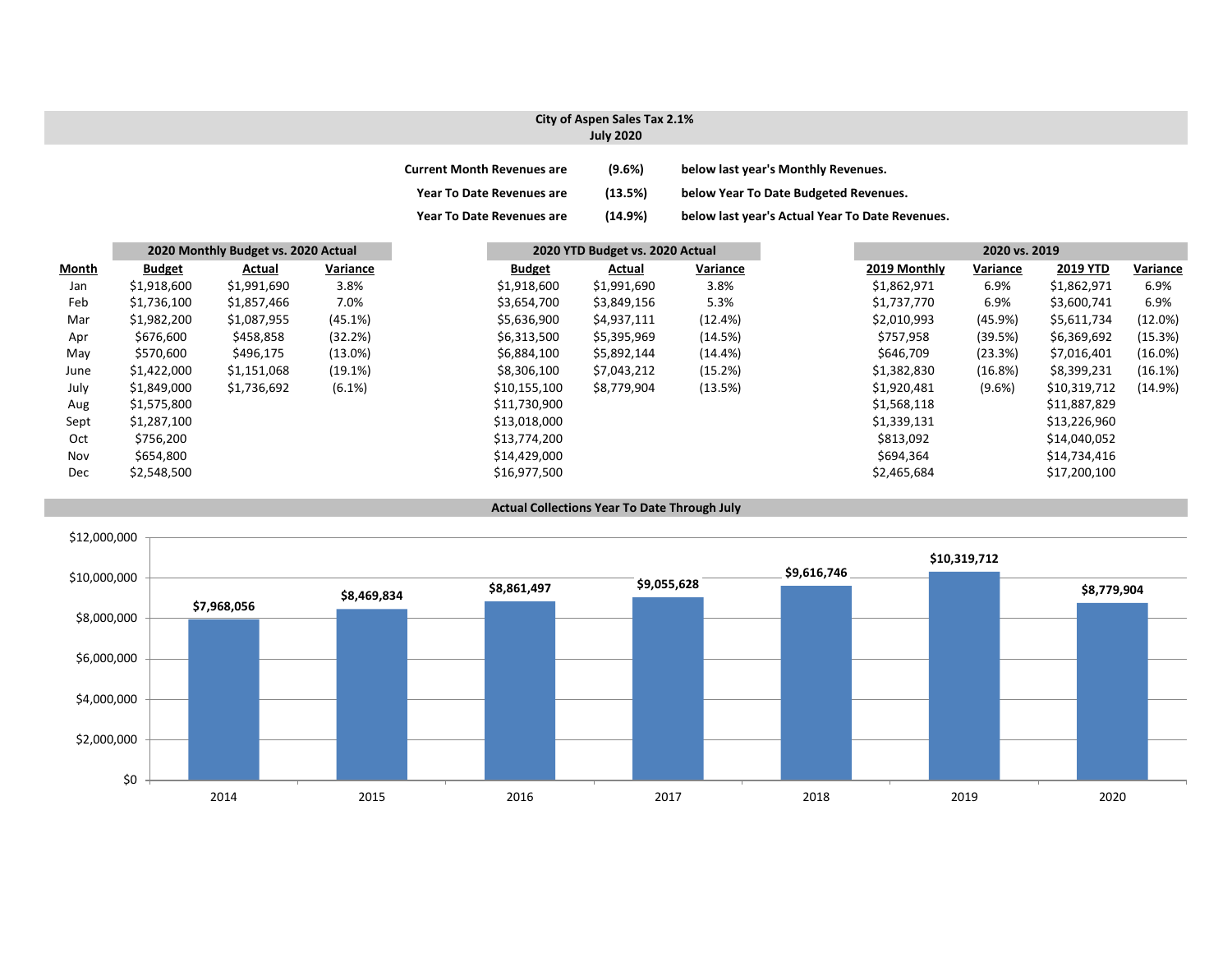### **City of Aspen Tourist Promotion 1.5% Lodging Tax (0.5% Rate for 2010 and Prior) July 2020**

**Year To**

**Current MonthRevenues are (15.4%) below last year's Monthly Revenues adjusted for rate increase.**

**Year ToDate Revenues are (23.3%) below Year To Date Budgeted Revenues.**

(25.8%) below last year's Actual Year To Date Revenues adjusted for rate increase.

|              | 2020 Monthly Budget vs. 2020 Actual |           |            |               | 2020 YTD Budget vs. 2020 Actual |          | 2020 vs. 2019 |              |            |                 |          |  |
|--------------|-------------------------------------|-----------|------------|---------------|---------------------------------|----------|---------------|--------------|------------|-----------------|----------|--|
| <b>Month</b> | <b>Budget</b>                       | Actual    | Variance   | <b>Budget</b> | Actual                          | Variance |               | 2019 Monthly | Variance   | <b>2019 YTD</b> | Variance |  |
| Jan          | \$412,500                           | \$423,412 | 2.6%       | \$412,500     | \$423,412                       | 2.6%     |               | \$435,183    | (2.7%)     | \$435,183       | (2.7%)   |  |
| Feb          | \$390,000                           | \$417,502 | 7.1%       | \$802,500     | \$840,914                       | 4.8%     |               | \$386,172    | 8.1%       | \$821,355       | 2.4%     |  |
| Mar          | \$420,000                           | \$197,251 | $(53.0\%)$ | \$1,222,500   | \$1,038,165                     | (15.1%)  |               | \$441,407    | (55.3%)    | \$1,262,762     | (17.8%)  |  |
| Apr          | \$60,000                            | \$5,581   | (90.7%)    | \$1,282,500   | \$1,043,746                     | (18.6%)  |               | \$72,042     | (92.3%)    | \$1,334,804     | (21.8%)  |  |
| May          | \$45,000                            | \$8,770   | (80.5%)    | \$1,327,500   | \$1,052,516                     | (20.7%)  |               | \$55,183     | $(84.1\%)$ | \$1,389,987     | (24.3%)  |  |
| June         | \$217,500                           | \$99,543  | (54.2%)    | \$1,545,000   | \$1,152,059                     | (25.4%)  |               | \$207,585    | (52.0%)    | \$1,597,572     | (27.9%)  |  |
| July         | \$300,000                           | \$263,959 | $(12.0\%)$ | \$1,845,000   | \$1,416,018                     | (23.3%)  |               | \$312,072    | (15.4%)    | \$1,909,644     | (25.8%)  |  |
| Aug          | \$255,000                           |           |            | \$2,100,000   |                                 |          |               | \$236,486    |            | \$2,146,131     |          |  |
| Sept         | \$157,500                           |           |            | \$2,257,500   |                                 |          |               | \$168,611    |            | \$2,314,741     |          |  |
| Oct          | \$82,500                            |           |            | \$2,340,000   |                                 |          |               | \$87,775     |            | \$2,402,516     |          |  |
| Nov          | \$60,000                            |           |            | \$2,400,000   |                                 |          |               | \$59,637     |            | \$2,462,153     |          |  |
| <b>Dec</b>   | \$490,500                           |           |            | \$2,890,500   |                                 |          |               | \$451,985    |            | \$2,914,139     |          |  |

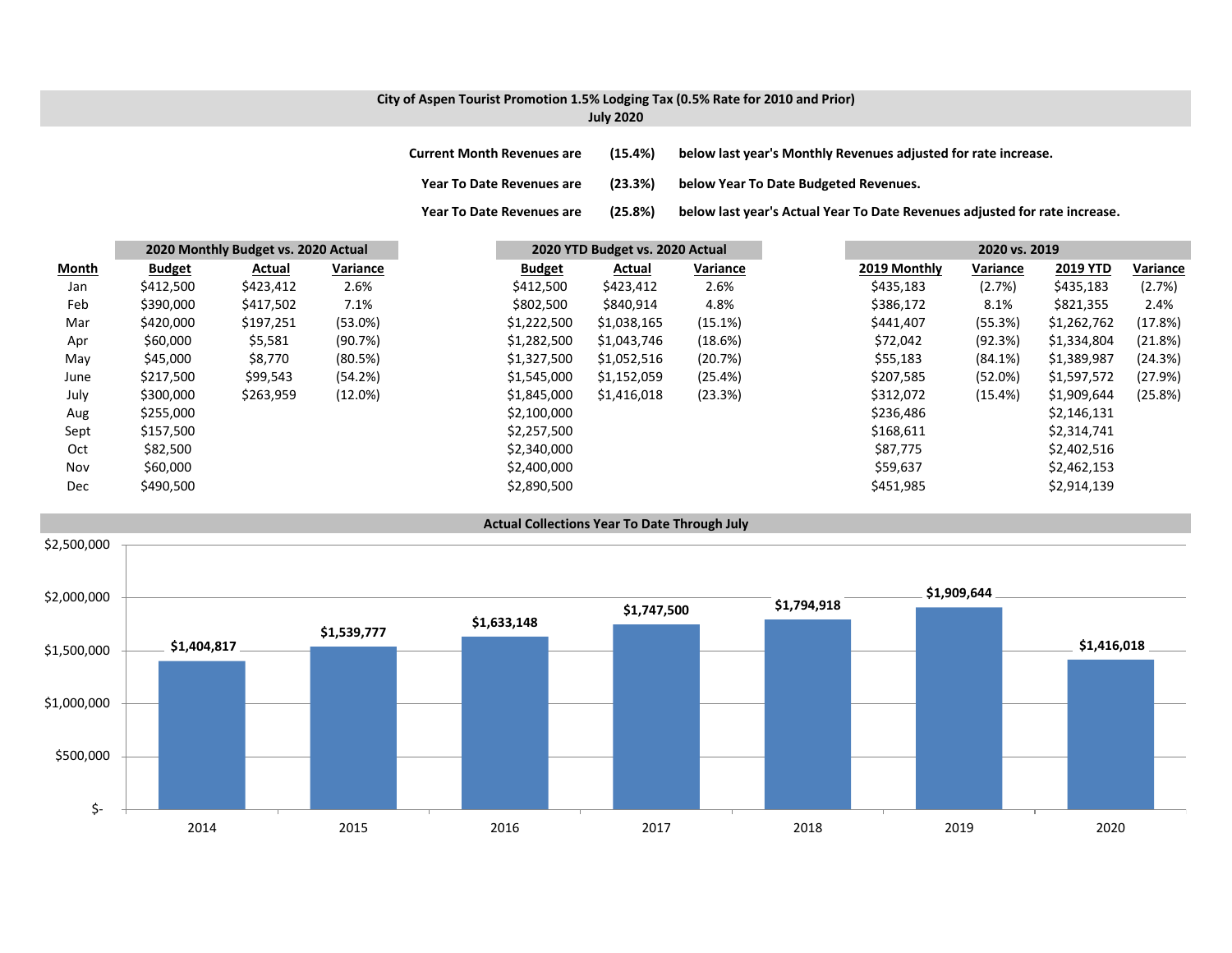### **City of Aspen Transportation 0.5% Lodging Tax July 2020**

| <b>Current Month Revenues are</b> | (15.4%) | below last year's Monthly Revenues              |
|-----------------------------------|---------|-------------------------------------------------|
| <b>Year To Date Revenues are</b>  | (23.3%) | below Year To Date Budgeted Revenues.           |
| <b>Year To Date Revenues are</b>  | (25.8%) | below last year's Actual Year To Date Revenues. |

|              | 2020 Monthly Budget vs. 2020 Actual |           |          |           | 2020 YTD Budget vs. 2020 Actual |           |          |  |              |          |                 |          |
|--------------|-------------------------------------|-----------|----------|-----------|---------------------------------|-----------|----------|--|--------------|----------|-----------------|----------|
| <u>Month</u> | <b>Budget</b>                       | Actual    | Variance |           | <b>Budget</b>                   | Actual    | Variance |  | 2019 Monthly | Variance | <b>2019 YTD</b> | Variance |
| Jan          | \$137,500                           | \$141,137 | 2.6%     |           | \$137,500                       | \$141,137 | 2.6%     |  | \$145,061    | (2.7%)   | \$145,061       | (2.7%)   |
| Feb          | \$130,000                           | \$139,167 | 7.1%     |           | \$267,500                       | \$280,304 | 4.8%     |  | \$128,724    | 8.1%     | \$273,785       | 2.4%     |
| Mar          | \$140,000                           | \$65,750  | (53.0%)  |           | \$407,500                       | \$346,054 | (15.1%)  |  | \$147,136    | (55.3%)  | \$420,920       | (17.8%)  |
| Apr          | \$20,000                            | \$1,860   | (90.7%)  |           | \$427,500                       | \$347,915 | (18.6%)  |  | \$24,014     | (92.3%)  | \$444,934       | (21.8%)  |
| May          | \$15,000                            | \$2,923   | (80.5%)  |           | \$442,500                       | \$350,838 | (20.7%)  |  | \$18,394     | (84.1%)  | \$463,328       | (24.3%)  |
| June         | \$72,500                            | \$33,181  | (54.2%)  |           | \$515,000                       | \$384,019 | (25.4%)  |  | \$69,195     | (52.0%)  | \$532,523       | (27.9%)  |
| July         | \$100,000                           | \$87,986  | (12.0%)  |           | \$615,000                       | \$472,005 | (23.3%)  |  | \$104,024    | (15.4%)  | \$636,547       | (25.8%)  |
| Aug          | \$85,000                            |           |          |           | \$700,000                       |           |          |  | \$78,829     |          | \$715,376       |          |
| Sept         | \$52,500                            |           |          | \$752,500 |                                 |           |          |  | \$56,203     |          | \$771,579       |          |
| Oct          | \$27,500                            |           |          |           | \$780,000                       |           |          |  | \$29,258     |          | \$800,837       |          |
| Nov          | \$20,000                            |           |          |           | \$800,000                       |           |          |  | \$19,879     |          | \$820,716       |          |
| Dec          | \$163,500                           |           |          |           | \$963,500                       |           |          |  | \$150,662    |          | \$971,378       |          |

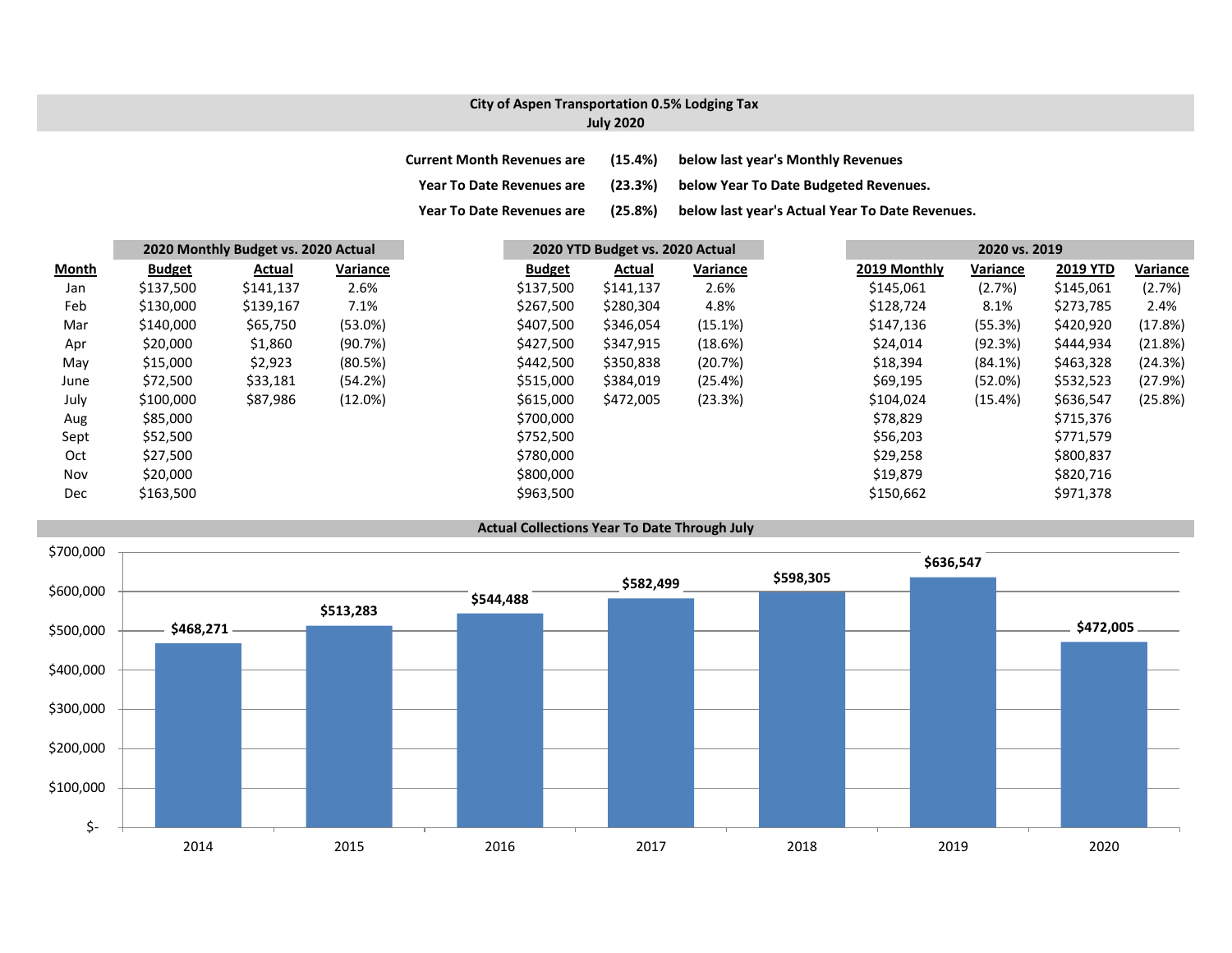### **City of Aspen Portion of Pitkin County 3.6% Sales Tax**

| <b>June 2020</b> |  |
|------------------|--|
|                  |  |

| <b>Current Month Revenues are</b> | (17.8%) | below last year's Monthly Revenues.             |
|-----------------------------------|---------|-------------------------------------------------|
| <b>Year To Date Revenues are</b>  | (5.7%)  | below Year To Date Budgeted Revenues.           |
| <b>Year To Date Revenues are</b>  | (8.8%)  | below last year's Actual Year To Date Revenues. |

|              | 2020 Monthly Budget vs. 2020 Actual |             |          | 2020 YTD Budget vs. 2020 Actual |             |           | 2020 vs. 2019 |          |    |                 |           |
|--------------|-------------------------------------|-------------|----------|---------------------------------|-------------|-----------|---------------|----------|----|-----------------|-----------|
| <b>Month</b> | <b>Budget</b>                       | Actual      | Variance | <b>Budget</b>                   | Actual      | Variance  | 2019 Monthly  | Variance |    | <b>2019 YTD</b> | Variance  |
| Jan          | \$1,357,000                         | \$1,512,709 | 11.5%    | \$1,357,000                     | \$1,512,709 | 11.5%     | \$1,332,368   | 13.5%    | s  | 1,332,368       | 13.5%     |
| Feb          | \$1,277,000                         | \$1,449,548 | 13.5%    | \$2,634,000                     | \$2,962,257 | 12.5%     | \$1,195,264   | 21.3%    | ╰  | 2,527,633       | 17.2%     |
| Mar          | \$1,293,000                         | \$708,210   | (45.2%)  | \$3,927,000                     | \$3,670,467 | (6.5%)    | \$1,460,126   | (51.5%)  |    | 3,987,758       | $(8.0\%)$ |
| Apr          | \$484,000                           | \$498,211   | 2.9%     | \$4,411,000                     | \$4,168,678 | (5.5%)    | \$543,209     | (8.3%)   |    | 4,530,968       | $(8.0\%)$ |
| May          | \$398,000                           | \$430,729   | 8.2%     | \$4,809,000                     | \$4,599,408 | $(4.4\%)$ | \$423,901     | 1.6%     | S. | 4,954,869       | (7.2%)    |
| June         | \$822,000                           | \$713,217   | (13.2%)  | \$5,631,000                     | \$5,312,624 | (5.7%)    | \$867,745     | (17.8%)  |    | 5,822,613       | (8.8%)    |
| July         | \$1,097,000                         |             |          | \$6,728,000                     |             |           | \$1,149,462   |          |    | 6,972,075       |           |
| Aug          | \$917,000                           |             |          | \$7,645,000                     |             |           | \$1,059,020   |          |    | 8,031,094       |           |
| Sept         | \$801,000                           |             |          | \$8,446,000                     |             |           | \$867,293     |          |    | 8,898,387       |           |
| Oct          | \$498,000                           |             |          | \$8,944,000                     |             |           | \$646,501     |          |    | 9,544,889       |           |
| Nov          | \$484,000                           |             |          | \$9,428,000                     |             |           | \$908,405     |          | S  | 10,453,294      |           |
| Dec          | \$1,461,000                         |             |          | \$10,889,000                    |             |           | \$1,627,600   |          |    | 12,080,894      |           |



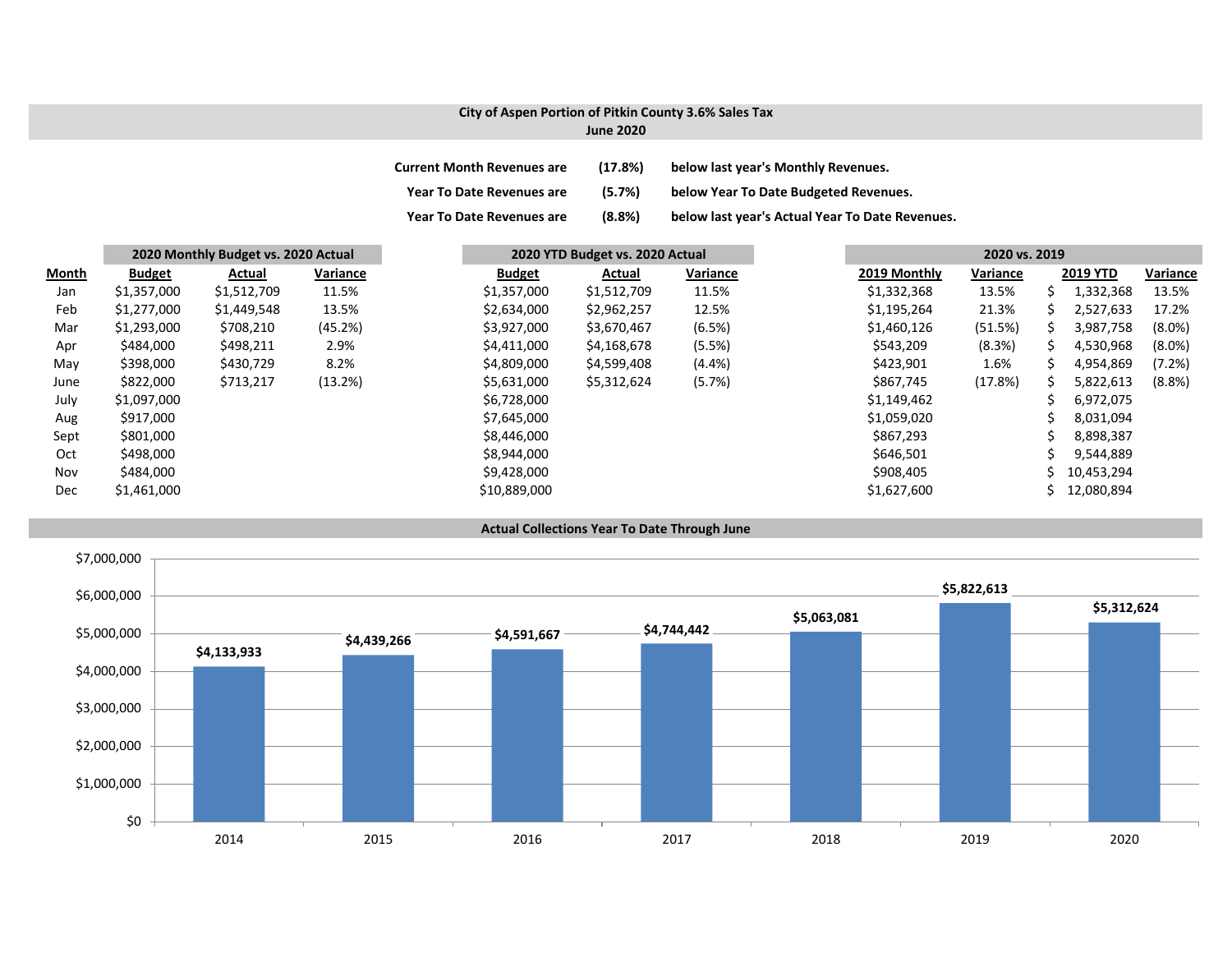### **August 2020 Housing Real Estate Transfer Tax**

| <b>Current Month Revenues are</b> | 297.8% | above last year's Monthly Revenues.             |
|-----------------------------------|--------|-------------------------------------------------|
| <b>Year To Date Revenues are</b>  | 42.4%  | above Year To Date Budgeted Revenues.           |
| <b>Year To Date Revenues are</b>  | 29.0%  | above last year's Actual Year To Date Revenues. |

|            | 2020 Monthly Budget vs. 2020 Actual |             |          |               | 2020 YTD Budget vs. 2020 Actual |           |  | 2020 vs. 2019 |           |                 |           |
|------------|-------------------------------------|-------------|----------|---------------|---------------------------------|-----------|--|---------------|-----------|-----------------|-----------|
| Month      | <b>Budget</b>                       | Actual      | Variance | <b>Budget</b> | Actual                          | Variance  |  | 2019 Monthly  | Variance  | <b>2019 YTD</b> | Variance  |
| Jan        | \$488,100                           | \$1,098,343 | 125.0%   | \$488,100     | \$1,098,343                     | 125.0%    |  | \$1,105,098   | $(0.6\%)$ | \$1,105,098     | $(0.6\%)$ |
| Feb        | \$509,100                           | \$496,350   | (2.5%)   | \$997,200     | \$1,594,693                     | 59.9%     |  | \$204,130     | 143.2%    | \$1,309,228     | 21.8%     |
| Mar        | \$501,100                           | \$598,199   | 19.4%    | \$1,498,300   | \$2,192,893                     | 46.4%     |  | \$892,017     | (32.9%)   | \$2,201,245     | $(0.4\%)$ |
| Apr        | \$728,800                           | \$505,915   | (30.6%)  | \$2,227,100   | \$2,698,808                     | 21.2%     |  | \$551,428     | (8.3%)    | \$2,752,674     | $(2.0\%)$ |
| May        | \$672,000                           | \$110,180   | (83.6%)  | \$2,899,100   | \$2,808,988                     | (3.1%)    |  | \$813,639     | (86.5%)   | \$3,566,313     | (21.2%)   |
| June       | \$668,900                           | \$477,350   | (28.6%)  | \$3,568,000   | \$3,286,338                     | $(7.9\%)$ |  | \$615,723     | (22.5%)   | \$4,182,036     | (21.4%)   |
| July       | \$488,700                           | \$885,546   | 81.2%    | \$4,056,700   | \$4,171,884                     | 2.8%      |  | \$383,273     | 131.0%    | \$4,565,308     | $(8.6\%)$ |
| Aug        | \$657,900                           | \$2,542,417 | 286.4%   | \$4,714,600   | \$6,714,301                     | 42.4%     |  | \$639,178     | 297.8%    | \$5,204,486     | 29.0%     |
| Sept       | \$926,800                           |             |          | \$5,641,400   |                                 |           |  | \$703,645     |           | \$5,908,131     |           |
| Oct        | \$787,000                           |             |          | \$6,428,400   |                                 |           |  | \$1,188,651   |           | \$7,096,782     |           |
| Nov        | \$531,200                           |             |          | \$6,959,600   |                                 |           |  | \$450,783     |           | \$7,547,565     |           |
| <b>Dec</b> | \$647,400                           |             |          | \$7,607,000   |                                 |           |  | \$892,700     |           | \$8,440,265     |           |